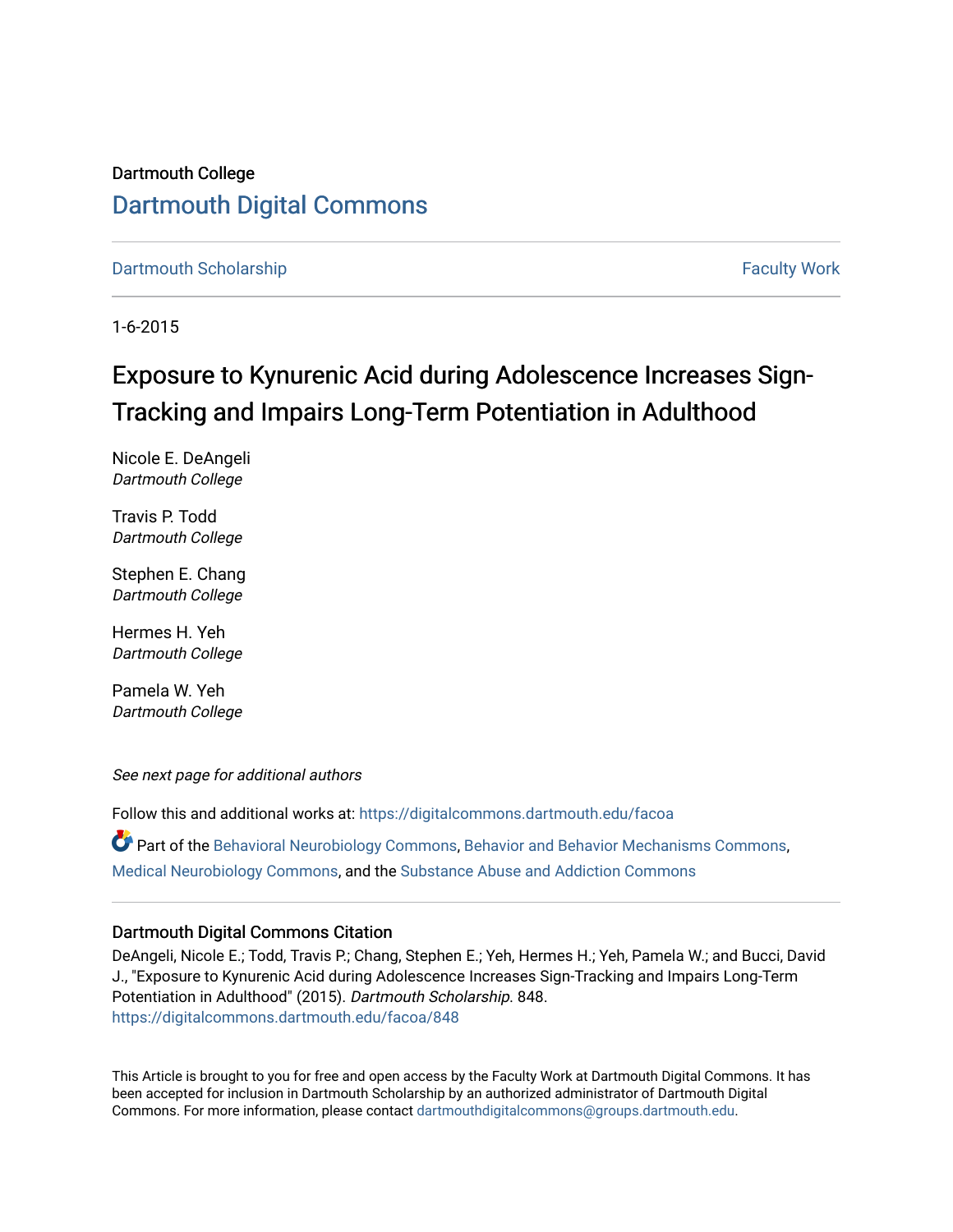## Authors

Nicole E. DeAngeli, Travis P. Todd, Stephen E. Chang, Hermes H. Yeh, Pamela W. Yeh, and David J. Bucci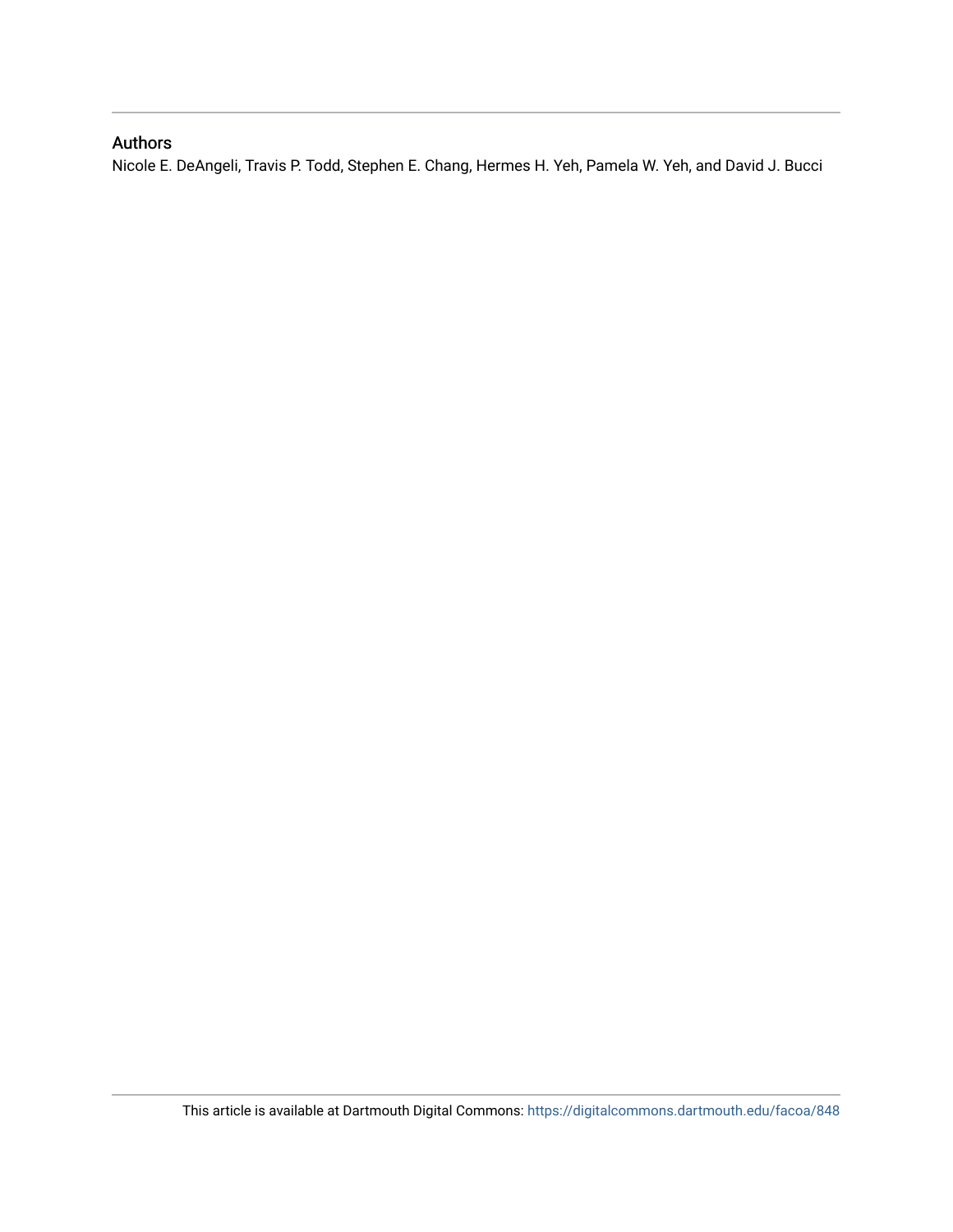

## [Exposure to kynurenic acid during adolescence increases](http://www.frontiersin.org/Journal/10.3389/fnbeh.2014.00451/abstract) [sign-tracking and impairs long-term potentiation in](http://www.frontiersin.org/Journal/10.3389/fnbeh.2014.00451/abstract) [adulthood](http://www.frontiersin.org/Journal/10.3389/fnbeh.2014.00451/abstract)

## [Nicole E. DeAngeli](http://www.frontiersin.org/people/u/199536)<sup>1</sup>, Travis P. Todd<sup>1</sup>, [Stephen E. Chang](http://www.frontiersin.org/people/u/199518)<sup>1</sup>, Hermes H. Yeh<sup>2</sup>, Pamela W. Yeh<sup>2</sup> and [David J. Bucci](http://www.frontiersin.org/people/u/30152)<sup>1</sup>\*

<sup>1</sup> Department of Psychological and Brain Sciences, Dartmouth College, Hanover, NH, USA

<sup>2</sup> Department of Physiology and Neurobiology, Geisel School of Medicine, Dartmouth College, Hanover, NH, USA

#### **Edited by:**

Thomas W. Weickert, University of New South Wales, Australia

#### **Reviewed by:**

Thomas J. Gould, Temple University, USA Chao Deng, University of

Wollongong, Australia

#### **\*Correspondence:**

David J. Bucci, Dartmouth College, 6207 Moore Hall, Hanover, NH 03755, USA

e-mail: [david.j.bucci@dartmouth.edu](mailto:david.j.bucci@dartmouth.edu)

Changes in brain reward systems are thought to contribute significantly to the cognitive and behavioral impairments of schizophrenia, as well as the propensity to develop co-occurring substance abuse disorders. Presently, there are few treatments for persons with a dual diagnosis and little is known about the neural substrates that underlie co-occurring schizophrenia and substance abuse. One goal of the present study was to determine if a change in the concentration of kynurenic acid (KYNA), a tryptophan metabolite that is increased in the brains of people with schizophrenia, affects reward-related behavior. KYNA is an endogenous antagonist of NMDA glutamate receptors and  $\alpha$ 7 nicotinic acetylcholine receptors, both of which are critically involved in neurodevelopment, plasticity, and behavior. In Experiment 1, rats were treated throughout adolescence with L-kynurenine (L-KYN), the precursor of KYNA. As adults, the rats were tested drug-free in an autoshaping procedure in which a lever was paired with food. Rats treated with L-KYN during adolescence exhibited increased sign-tracking behavior (lever pressing) when they were tested as adults. Sign-tracking is thought to reflect the lever acquiring incentive salience (motivational value) as a result of its pairing with reward. Thus, KYNA exposure may increase the incentive salience of cues associated with reward, perhaps contributing to an increase in sensitivity to drug-related cues in persons with schizophrenia. In Experiment 2, we tested the effects of exposure to KYNA during adolescence on hippocampal long-term potentiation (LTP). Rats treated with L-KYN exhibited no LTP after a burst of high-frequency stimulation that was sufficient to produce robust LTP in vehicle-treated rats.This finding represents the first demonstrated consequence of elevated KYNA concentration during development and provides insight into the basis for cognitive and behavioral deficits that result from exposure to KYNA during adolescence.

**Keywords: autoshaping, schizophrenia, NMDA, nicotinic, kynurenine, addiction, incentive salience, motivation**

#### **INTRODUCTION**

Kynurenic acid (KYNA) is a final product of tryptophan metabolism that is synthesized and released in the central nervous system by astroglia [\(Schwarcz and Pellicciari, 2002\)](#page-10-0). The concentrations of KYNA and its precursor, kynurenine, are significantly increased in the brains of persons with schizophrenia [\(Erhardt et al., 2001;](#page-9-0) [Schwarcz et al., 2001;](#page-10-1) [Linderholm et al., 2012\)](#page-9-1) and growing evidence indicates that KYNA may contribute to the cognitive deficits that are associated with the disorder. Indeed, KYNA is an endogenous antagonist of NMDA glutamate receptors (NMDA-Rs) and α7 nicotinic acetylcholine receptors (α7-nAChRs; [Hilmas et al.,](#page-9-2) [2001;](#page-9-2) [Parsons et al., 1997;](#page-10-2) [Pereira et al., 2002;](#page-10-3) [Stone, 1993\)](#page-10-4), thus an increase in KYNA concentration is likely to impair functions that depend on these receptors, such as attention, learning, and memory [\(Bast et al., 2003;](#page-8-0) [Gould and Higgins, 2003;](#page-9-3) [Bloem et al.,](#page-8-1) [2014\)](#page-8-1). Consistent with this, a growing number of studies provide evidence of a causal role for KYNA in cognitive dysfunction

by showing that an acute increase in KYNA in adult rats impairs cognitive domains that are affected in schizophrenia, including attention [\(Chess and Bucci, 2006;](#page-9-4) [Alexander et al., 2012\)](#page-8-2), sensory gating [\(Shepard et al., 2003;](#page-10-5) [Erhardt et al., 2004\)](#page-9-5), context memory [\(Chess et al., 2009\)](#page-9-6), and spatial memory [\(Chess et al., 2007\)](#page-9-7).

More recent studies have focused on the effects of KYNA exposure earlier in life, since KYNA levels are likely increased for much longer periods of time in persons with schizophrenia and become elevated earlier than adulthood [\(Miller et al., 2004,](#page-9-8) [2006,](#page-9-9) [2008;](#page-9-10) [Holtze et al., 2008;](#page-9-11) [Asp et al., 2010\)](#page-8-3). This has important ramifications because NMDA-Rs and α7-nAChRs are also essential for neural plasticity and brain development [\(Komuro and Rakic, 1993;](#page-9-12) [Broide and Leslie, 1999\)](#page-8-4), thus exposure to high levels of KYNA early in life may lead to lasting cognitive and behavioral impairments later in adulthood. In line with this, it has been shown that an increase in KYNA throughout adolescence impaired contextual memory [\(Akagbosu et al., 2012\)](#page-8-5) and social behavior [\(Trecartin](#page-10-6)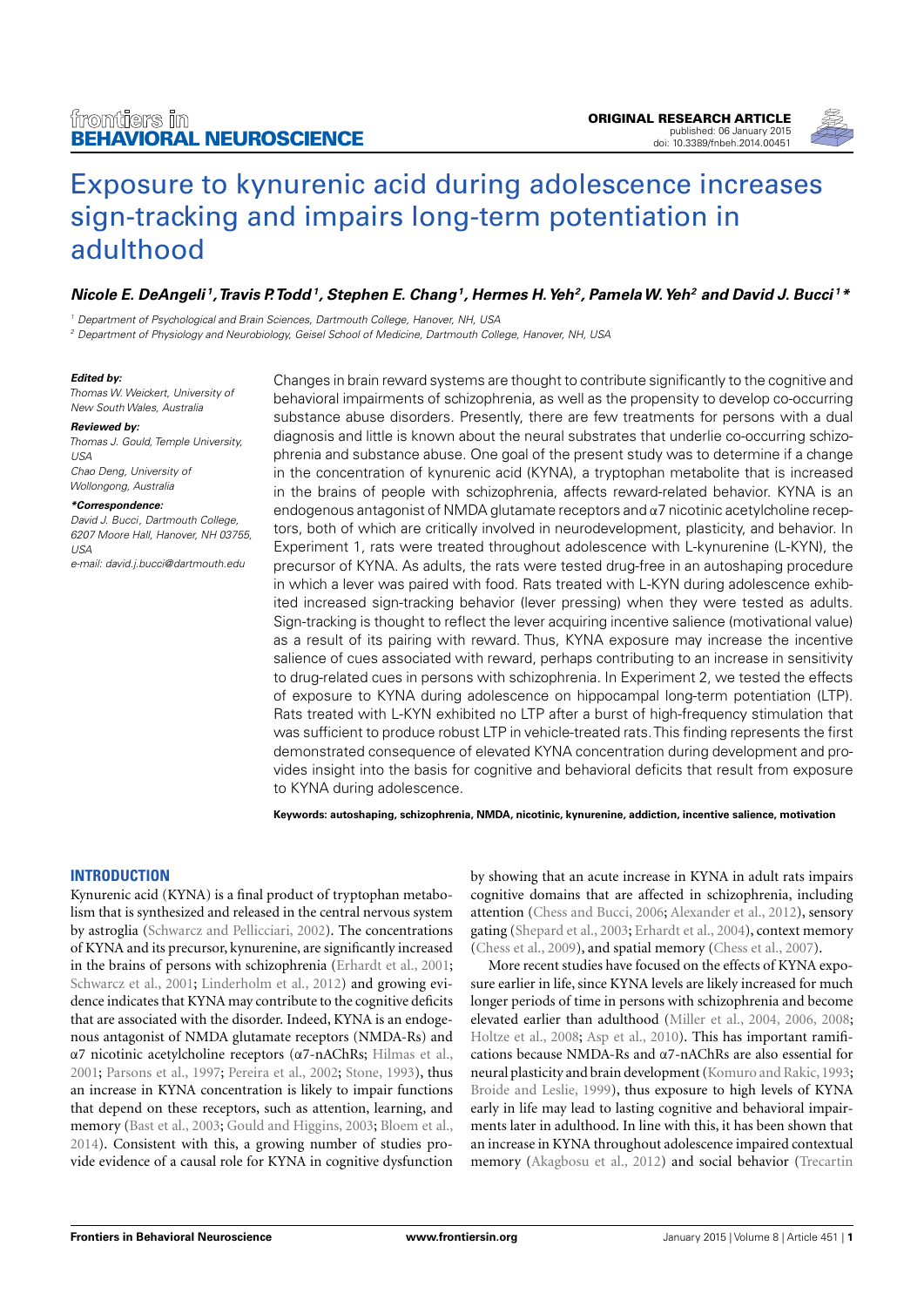[and Bucci,](#page-10-6) [2011\)](#page-10-6) when rats were subsequently tested drug free in adulthood. Similarly, treating rat dams with food enriched with l-kynurenine (L-KYN) from gestational day 15 to postnatal day (PND) 21 increased KYNA concentration in the offspring and impaired cognition [\(Pocivavsek et al.,](#page-10-7) [2012;](#page-10-7) [Alexander et al.,](#page-8-6) [2013\)](#page-8-6).

The present study extended this work in two important directions. Schizophrenia is associated with dysfunctional brain reward circuitry, particularly the midbrain dopamine system. Patients have higher levels of dopamine synthesis and release compared to age-matched controls [\(Carlsson et al.,](#page-9-13) [2001\)](#page-9-13) and elevated levels of KYNA may contribute to this abnormal pattern of dopamine activity. In rodents, pharmacologically elevated levels of endogenous KYNA increase the firing rate and bursting activity of dopamine neurons in the ventral tegmental area (VTA), an effect mediated by NMDA-Rs [\(Erhardt and Engberg,](#page-9-14) [2002\)](#page-9-14). In addition, manipulating KYNA levels with cyclooxygenase inhibitors similarly alters the activity of VTA dopamine neurons [\(Schwieler et al.,](#page-10-8) [2006\)](#page-10-8). Furthermore, elevation of KYNA levels increases dopamine release in the nucleus accumbens (NAc; [Nilsson-Todd et al.,](#page-10-9) [2007\)](#page-10-9), a structure that is involved in reward learning and addiction (e.g., [Robinson and Berridge,](#page-10-10) [1993;](#page-10-10) [Di Chiara,](#page-9-15) [2002;](#page-9-15) [Kelley,](#page-9-16) [2004\)](#page-9-16). Thus, Experiment 1 tested whether an increase in KYNA concentration during adolescence impacts reward-related behavior and motivation. Rats were treated with 100 mg/kg of L-KYN throughout adolescence, which results in a three- to fourfold increase in KYNA levels [\(Erhardt et al.,](#page-9-5) [2004;](#page-9-5) [Akagbosu et al.,](#page-8-5) [2012\)](#page-8-5) and is consistent with the increases observed in persons with schizophrenia [\(Erhardt et al.,](#page-9-0) [2001;](#page-9-0) [Schwarcz et al.,](#page-10-1) [2001\)](#page-10-1). As adults, the rats were tested drug-free in an autoshaping procedure in which one lever conditioned stimulus (CS) was presented for a short period of time and followed immediately by delivery of a food unconditioned stimulus (US) upon lever retraction, while a second lever was not paired with food [\(Chang et al.,](#page-9-17) [2012\)](#page-9-17). Although food delivery is not contingent on the rat's behavior, rats will typically approach, contact, and bite the lever CS that is paired with the US [\(Davey and Cleland,](#page-9-18) [1982\)](#page-9-18). These CS-directed behaviors (also known as sign-tracking, e.g., [Flagel et al.,](#page-9-19) [2011\)](#page-9-19) are thought to reflect the lever acquiring incentive salience (motivational value) as a result of its pairing with the US (e.g., [Berridge,](#page-8-7) [2004\)](#page-8-7). Importantly, sign-tracking has been shown to be mediated by the NAc and its dopaminergic inputs from the VTA [\(Flagel et al.,](#page-9-19) [2011;](#page-9-19) [Chang et al.,](#page-9-17) [2012;](#page-9-17) [Saunders and Robinson,](#page-10-11) [2012\)](#page-10-11). Substance abuse and addiction are associated with increased sensitivity to drug-related cues, perhaps resulting from sensitization of midbrain dopamine neurons in response to drugs that imbues the drug-related stimuli with excessive incentive salience [\(Robinson](#page-10-10) [and Berridge,](#page-10-10) [1993,](#page-10-10) [2001\)](#page-10-12). Since KYNA enhances dopaminergic neurotransmission in midbrain reward circuits [\(Erhardt and](#page-9-14) [Engberg,](#page-9-14) [2002\)](#page-9-14), we predicted that rats exposed to KYNA during adolescence would exhibit excessive sign-tracking (lever pressing) as adults. Importantly, behavioral testing took place beginning on PND 100, which is well into adulthood and when KYNA levels are no longer elevated following this treatment regimen [\(Akagbosu et al.,](#page-8-5) [2012\)](#page-8-5). Thus, any behavioral differences observed between L-KYN-treated rats and vehicle-treated rats could not be attributed to differences in KYNA concentration at the time of testing.

The second goal of the current study was to determine how exposure to KYNA during adolescence alters neural function in adulthood. Indeed, despite the demonstration that cognitive deficits result from increasing KYNA levels during adolescence [\(Trecartin and Bucci,](#page-10-6) [2011;](#page-10-6) [Akagbosu et al.,](#page-8-5) [2012\)](#page-8-5), no study has investigated the neural substrates underlying those deficits. Thus, we examined the effects of L-KYN treatment during adolescence on the ability of adult hippocampal neurons to undergo long-term potentiation (LTP). We chose to study hippocampal LTP because of the recent interest in hippocampal involvement in autoshaping and because it has been shown previously that exposure to KYNA during adolescence impairs hippocampal-dependent behavior [\(Akagbosu et al.,](#page-8-5) [2012\)](#page-8-5). We predicted that LTP would be reduced in rats treated with L-KYN during adolescence compared to control rats.

### **MATERIALS AND METHODS EXPERIMENT 1 Subjects**

Sixteen male Long–Evans rats were obtained from Harlan Laboratories (Indianapolis, IN, USA) at 21 days of age. Rats were housed in groups of 4 upon arrival with food and tap water available *ad libitum* (Purina standard rat chow; Nestle Purina). Rats were allowed 6 days to acclimate to the vivarium before drug treatment began. When they reached 63 days old, the rats were separated into individual cages and gradually food restricted to 85% of their baseline free-feeding body weights over the next 7 days. Weights were measured daily and maintained by supplementing with rat chow. Rats were maintained on a 14:10 light-dark schedule (lights on at 7:00 a.m., off at 9:00 p.m.) throughout the study and monitored and cared for in compliance with the Association for Assessment and Accreditation of Laboratory Animal Care guidelines and the Dartmouth College Institutional Animal Care and Use Committee.

#### **Drug preparation**

L-KYN (SAI Chemicals, India) was prepared fresh daily by dissolving in 2N sodium hydroxide and adding 0.1M 4-(2-hydroxyethyl)- 1-piperazineethanesulfonic acid (HEPES) buffer to bring it to a final concentration of 30 mg/ml. The solution was then brought to a neutral pH by adding drops of 1N hydrochloric acid.

#### **Treatment regimen**

On PND 27, rats were quasi-randomly assigned to either the L-KYN-treated group or the vehicle-treated control group  $(n=8/\text{group})$  with two of each set of four group-housed rats assigned to each condition. On PND 27-29, each rat received a daily intraperitoneal injection of either the L-KYN solution (100 mg/kg) or a comparable volume of 0.1M HEPES buffer (vehicle). Injections were administered on alternate sides of the abdomen to reduce discomfort at the injection site. On PND 30–32, no injections were administered and the rats were not handled. This 3-day-on/3-day-off drug treatment regimen was repeated another 4 times resulting in a total of 15 injections of L-KYN (or vehicle), the last of which occurred on PND 53. As shown previously, this procedure increases KYNA concentration fourfold on days when rats are treated with L-KYN [\(Akagbosu et al.,](#page-8-5) [2012\)](#page-8-5). Compared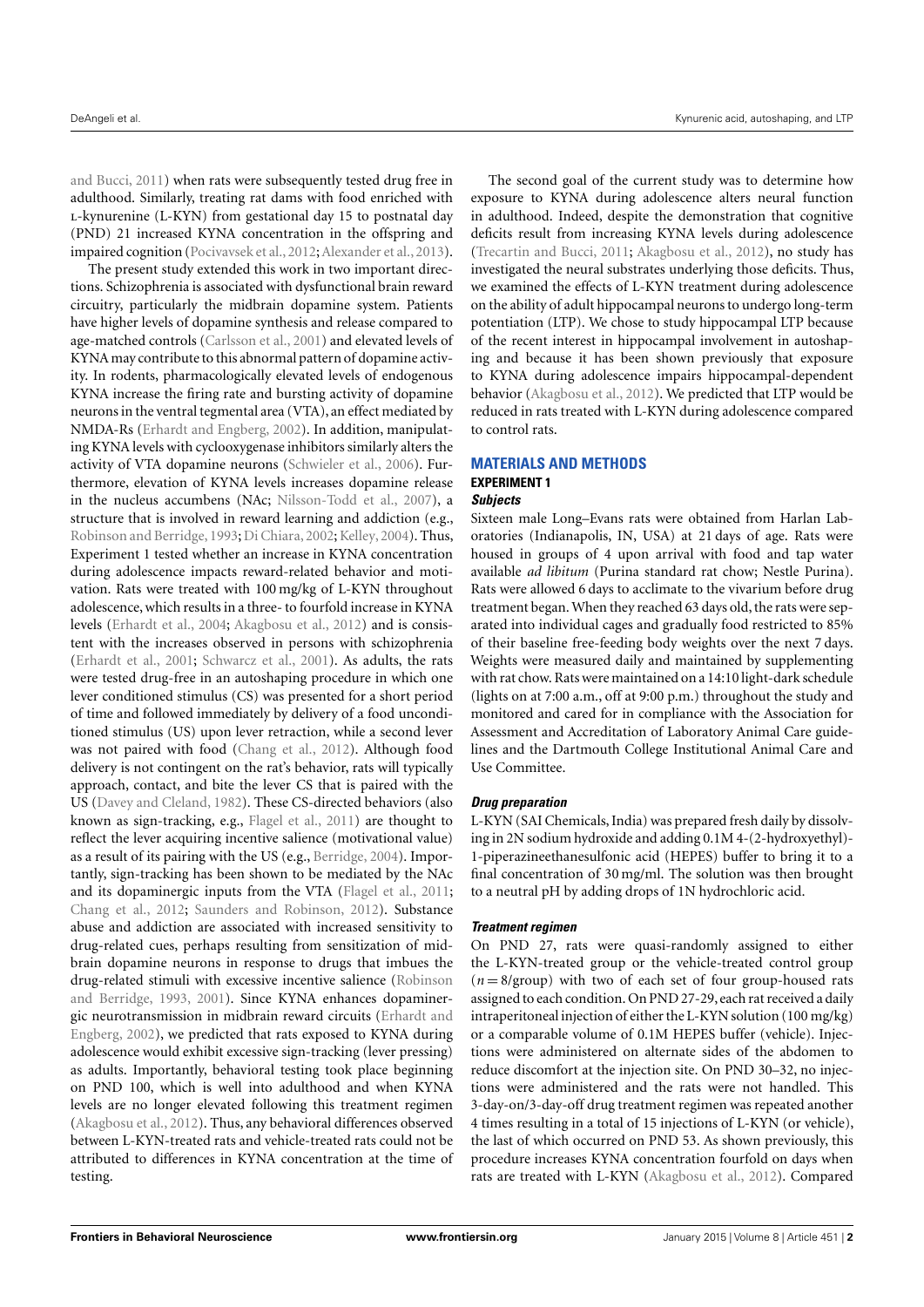to injecting rats every day from PND 27–53, the 3-day injection cycle reduces distress and sensitivity at the injection site and also minimizes the potential for metabolic adaptations following chronic systemic L-KYN treatment for more than 3 consecutive days [\(Vecsei et al.,](#page-10-13) [1992\)](#page-10-13).

## **Behavioral apparatus**

The behavioral procedures were carried out in eight standard conditioning chambers (Med Associates, Georgia, VT, USA) enclosed in sound-attenuating cubicles  $(62 \times 56 \times 56 \text{ cm})$  outfitted with exhaust fans to provide airflow and background noise (~68 dB). The chambers consisted of aluminum front and back walls, clear acrylic sides and top, and grid floors composed of stainless steel rods (5 mm diameter) spaced 1.5 cm apart (center to center). Each chamber was outfitted with a food cup that was recessed in the center of the front wall. Retractable levers were positioned to the left and right of the food cup. The levers were 4.8 cm long, positioned 6.2 cm above the grid floor, and protruded 1.9 cm when extended. A 2.8-W house light was mounted 15 cm above the grid floor on the back wall of the chamber and provided background illumination. Four panel lights were also present in the chamber but were not used in this experiment. Three of the lights were located 10.8 cm above the floor, two of them were positioned 6.4 cm to the left or right of the food cup, and one was located directly above the food cup. A fourth panel light was located 15 cm above the floor. The reinforcer was a 45-mg grain-based rodent food pellet (Bioserv, Flemington, NJ, USA). A pair of photobeam sensors was located across the front of the food cup. The levers and food delivery were controlled by a PC computer that also monitored breaks in the photobeam.

## **Behavioral procedure**

During PND 70–100, the rats participated in a prior experiment with different visual, tactile, and olfactory stimuli in the test chamber. In that experiment, rats were trained to press the right lever and received several presentations of an auditory cue as well as six mild footshocks (0.5 mA). Because of this previous lever-pressing experience, the following procedure was used to extinguish lever pressing prior to the start of the present experiment. Rats were exposed to the conditioning chambers for 1 h on each of 4 consecutive days. During these 1-h sessions, both levers were continuously extended but responses had no consequence. By the fourth session, the mean rate of responding on the left lever was 0.46 presses/min for rats in the L-KYN group and 0.39 presses/min for rats in the saline group. The mean rate of responding on the right lever was 0.98 presses/min for the L-KYN group and 1.27 presses/min for the saline group.

On the first day of the present experiment, all rats received one 30-min magazine training session in which food pellets were delivered freely on a random time (RT) 30-s schedule, resulting in approximately 60 pellets being delivered. On each of the next 7 days, all rats received a single 60-min session of training. Each session consisted of 25 CS+ and 25 CS- trials with an average intertrial interval (ITI) of 1 min. The CS+ trials consisted of a 10-s extension of one lever and delivery of two food pellets upon retraction of the lever. The CS- trials consisted of a 10-s extension of the other lever with no delivery of food pellets. Trial order

was random with the exception that no more than two trials of the same type were allowed to occur consecutively. Levers were counterbalanced so that for half of the rats within each group the CS+ lever was the right lever, and for the other half of the rats the CS+ lever was the left lever.

## **Data analysis**

The rate of lever pressing and the percentage of trials in which at least one lever press occurred were recorded, as well as the number of head entries into the food cup and percent of time spent in the food cup. Data were analyzed using a 2 (Group: Vehicle vs. L-KYN) × 2 (Cue: CS+ vs. CS−) × 7 (Session) analyses of variance.

## **EXPERIMENT 2**

## **Subjects and drug treatment**

Six male Long–Evans rats were obtained from Harlan Laboratories on PND 21 and maintained as described in Experiment 1. L-KYN or vehicle was prepared and administered as described in Experiment 1 ( $n = 3$  rats/group).

## **Preparation of hippocampal slices**

On ~PND 70, rats were decapitated and the brains were quickly removed and immersed in ice-cold artificial cerebral spinal fluid (aCSF) saturated with 95%  $O_2$  and 5%  $CO_2$ . The aCSF contained (in mM): 125 NaCl, 2.5 KCl, 2.5 CaCl, 2.2 H<sub>2</sub>O, 1.3 MgCl<sub>2</sub>, 1.25  $NaH<sub>2</sub>PO<sub>4</sub>$ , 25 Glucose, and 25 NaHCO<sub>3</sub>. Sagittal slices of hippocampus (350  $\mu$ m) were cut from each brain (3–5 sections/brain) using a vibroslicer (Electron Microscopy Sciences, Hatfield, PA, USA) and incubated for at least 1 h in a recovery chamber prior to recording. Individual slices were then transferred to a recording chamber, perfused continuously with oxygenated aCSF at a flow rate of 3–4 ml/min, and maintained at a temperature of  $32 \pm 1^{\circ}$ C.

## **Electrophysiological recordings**

Excitatory postsynaptic field potentials (fEPSP) were recorded in CA1 stratum radiatum (dendritic region) with a glass microelectrode pulled from 1.5-mm fiber-filled capillary tubing using a Brown-Flaming electrode puller (P97, Sutter Instruments, Novato, CA, USA) and filled with 150 mM NaCl. A platinum/iridium concentric bipolar electrode (FHC Inc., Bowdoinham, ME, USa) was placed at the path of the Schaffer collaterals to evoke fEPSPs. Electrical signals were amplified by an Axopatch-1D amplifier (Axon Instruments, Foster, CA, USA). An Intel Pentium-based computer with pCLAMP version 9.2 (Molecular Devices, Sunnyvale, CA, USA) was used for on-line acquisition and off-line analysis of data. LTP was induced at 25 or 50% of maximal amplitude by high-frequency stimulation (HFS; 2 trains at 10-s intervals with each train consisting of pulses delivered at 100 Hz).

## **Statistical analysis**

Baseline fEPSPs were collected each min for the 10-min period prior to the induction of LTP. Normalized values were calculated from the average response from all rats. After induction, the peak fEPSP amplitude was measured with respect to the baseline every minute for a total of 42 min. Mean baseline data and mean postinduction data were analyzed using a repeated measures ANOVA with Group (vehicle, L-KYN) as the between-subjects variable and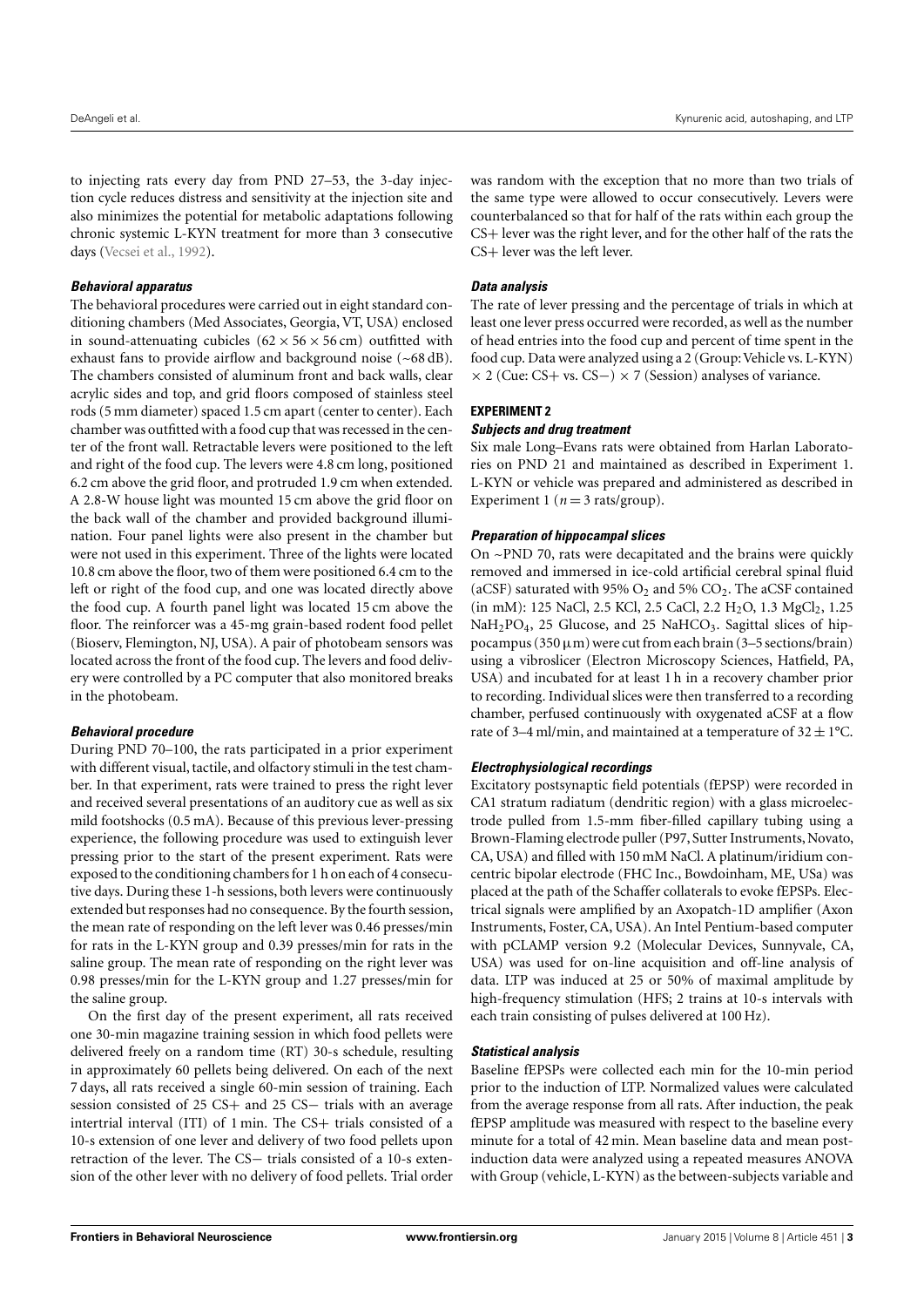Time (pre, post) as the within-subjects variable. Interactions were decomposed using pairwise *t*-tests. An alpha level of 0.05 was used for all analyses.

#### **RESULTS**

### **EXPERIMENT 1**

One L-KYN-treated rat was excluded from the data analysis because responding was 3 standard deviations lower than the group mean (a response was made on only 6.9% of the CS+ presentations; the next lowest in the L-KYN group was 83.4%).

#### **Lever pressing**

*Response rate.* As shown in **[Figure 1](#page-5-0)**, the L-KYN-treated rats exhibited higher rates of sign-tracking to the CS+ (as measured by lever presses per minute) than control rats, while no differences were observed in responding to the CS−. A three-way ANOVA revealed a main effect of Group  $[F(1,13) = 10.4, p < 0.01]$ and a significant main effect of Cue  $[F(1, 13) = 63.5, p < 0.001]$ . The ANOVA also revealed significant interactions between Group and Cue  $[F(1, 13) = 8.5, p < 0.02]$  and Cue and Session  $[F(6, 13) = 8.5, p < 0.02]$  $78$ ) = 4.5,  $p < 0.001$ ]. The main effect of Session was not statistically significant ( $p > 0.9$ ), nor were the Group  $\times$  Session ( $p > 0.9$ ) or Group  $\times$  Cue  $\times$  Session ( $p > 0.9$ ) interactions.

To assess the source of the critical Group  $\times$  Cue interaction, a two-way ANOVA for the CS+ data revealed a significant main effect of Group  $[F(1, 13) = 9.9, p < 0.01]$ . There was neither significant main effect of Session  $(p > 0.1)$  nor a significant Group  $\times$  Session interaction ( $p > 0.9$ ). A two-way ANOVA for

the CS− cue revealed a significant main effect of Session [*F*(6, 78) = 7.1,  $p < 0.001$ , but no main effect of Group ( $p > 0.2$ ) nor a Group  $\times$  Session interaction ( $p > 0.6$ ). Thus, L-KYN treated rats responded more to the CS+ than vehicle-treated rats, but responding to the CS− was not different between groups.

*Percentage of trials with a response.* **[Figure 2](#page-5-1)** illustrates the percentage of trials with at least one lever press during the presentation of the CS+ or the CS-. L-KYN-treated rats initially responded on a greater percentage of CS+ trials than the vehicletreated rats, but the vehicle-treated rats eventually reached a similar level of responding by day 7. A three-way ANOVA revealed a main effect of Group  $[F(1, 13) = 8.3, p < 0.02]$ . There was also a significant effect of Cue  $[F(6, 78) = 59.9, p < 0.001]$  and a significant interaction between Session and Cue  $[F(6, 78) = 10.5,$ *p* < 0.001], indicating a change in responding to each cue across time. The main effect of Session was not significant ( $p > 0.8$ ) and neither were any of the interactions (Group  $\times$  Cue,  $p > 0.5$ ; Group  $\times$  Session,  $p > 0.1$ ; Group  $\times$  Cue  $\times$  Session,  $p > 0.6$ ).

A two-way ANOVA used to further investigate the effect of chronic adolescent L-KYN administration on responding to the CS+ revealed a significant main effect of Group  $[F(1, 13) = 6.1]$ ,  $p < 0.03$ ] and a significant main effect of Session [ $F(6, 78) = 5.8$ ,  $p < 0.001$ ]. A significant Group  $\times$  Session interaction was also detected  $[F(6, 78) = 2.3, p < 0.05]$ , indicating that the L-KYNtreated rats and vehicle-treated rats responded differently to the CS+ across the seven sessions. One-way ANOVAs for each session revealed significant differences between the vehicle and L-KYN





<span id="page-5-1"></span><span id="page-5-0"></span>with L-KYN throughout adolescence exhibited an increase in sign-tracking as evidenced by a significantly higher percentage of trials with a lever press when they were tested as adults. Data are means  $\pm$  SEM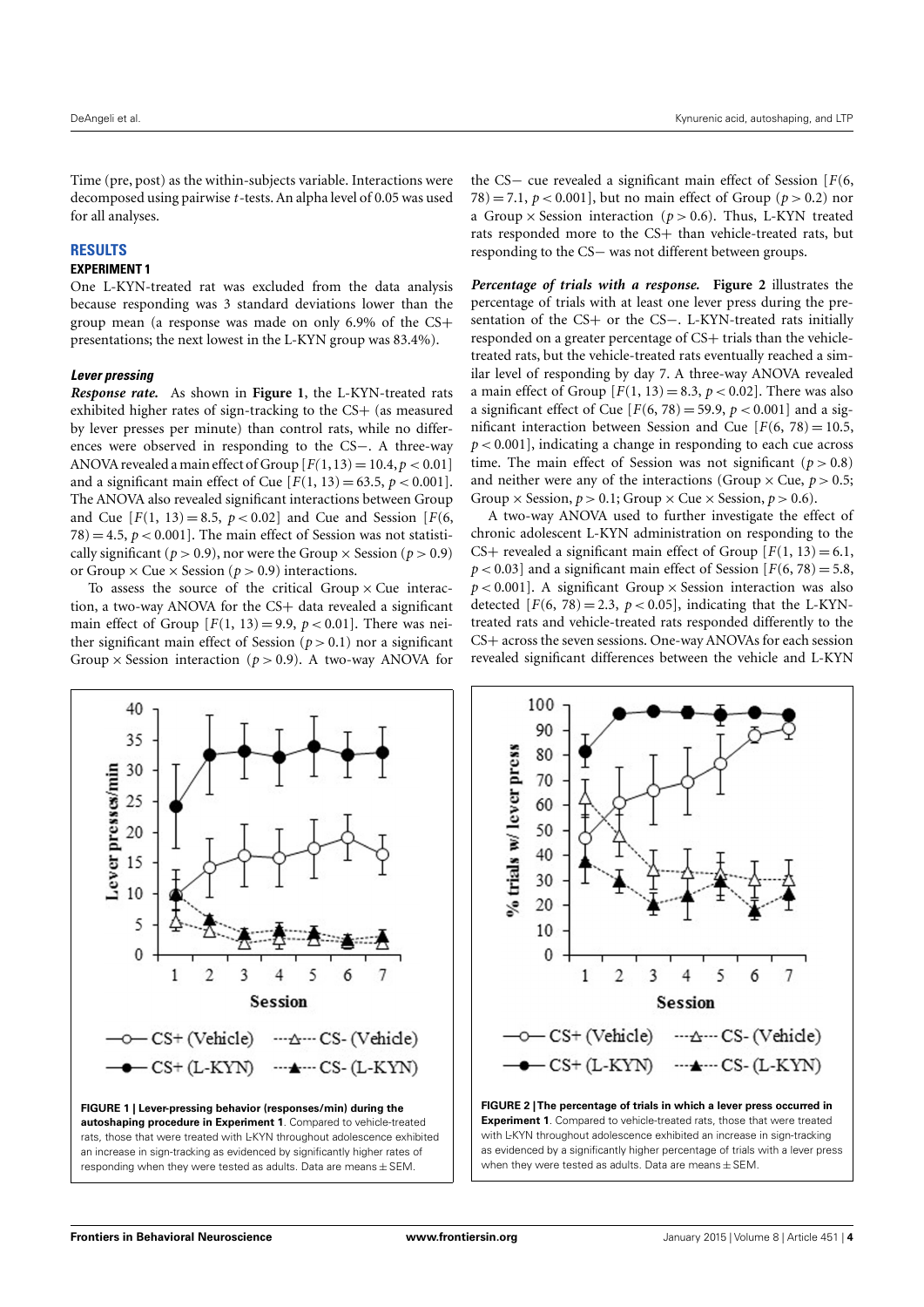groups on day 1  $[F(1, 13) = 9.2, p < 0.01]$ , day 2  $[F(1, 13) = 5.5,$  $p < 0.03$ ], and day 6 [ $F(1, 13) = 5.6$ ,  $p < 0.03$ ], a marginally significant difference on day 3  $[F(1, 13) = 4.5, p = 0.05]$ , and no significant differences between the groups on day  $4 (p > 0.1)$ , day 5 (*p* > 0.1), or day 7 (*p* > 0.4). For the CS−, only the main effect of Session was significant  $[F(6, 78) = 7.1, p < 0.001]$ , indicating that there were no differences between the groups in responding to the CS−. Thus, L-KYN-treated and vehicle-treated rats differed in CS+ responding early but not late in training.

On both measures (response rate and percentage of trials with a response), there was a significant difference between groups beginning on the first session, as described above. To determine if L-KYN-treatment simply resulted in higher levels of unconditioned lever pressing, we analyzed responding during the first 5-trial block in Session 1. There was no group difference in responding on either measure during the first block of trials ( $ps > 0.1$ ), indicating that levels of unconditioned lever pressing did not differ between groups. Instead, the group difference emerged over the course of training.

 $78$ ) = 3.1,  $p < 0.01$ ]. Neither the main effect of Group ( $p > 0.2$ ) nor any interactions (Cue  $\times$  Group,  $p > 0.1$ ; Session  $\times$  Group,  $p > 0.8$ ; Session  $\times$  Cue,  $p > 0.2$ ; Cue  $\times$  Session  $\times$  group,  $p > 0.2$ ) were statistically significant. Overall, food cup behavior was lower during the CS+ than the CS−, likely due to sign-tracking to the CS+ since lever pressing and food cup behavior are competing responses. For time spent in the food cup, a three-way ANOVA revealed a main effect of Session  $[F(6, 78) = 4.3, p < 0.001]$  and a significant Group  $\times$  Session interaction [ $F(6, 78) = 2.4$ ,  $p < 0.03$ ]. Analysis of the interaction indicated that during Session 1, the L-KYN and vehicle groups did not discriminate between CS+ and CS− trials. During Session 7, however, L-KYN-treated rats spent more time in the food cup during CS− trials than CS+ trials, while vehicle-treated rats spent comparable amounts of time in the food cup during CS+ and CS− trials (see **[Table 1](#page-6-0)**). This was likely due to the increased lever pressing during CS+ trials in L-KYNtreated rats. There were no other significant main effects (Cue,  $p > 0.3$ ; Group,  $p > 0.2$ ) or interactions (Cue  $\times$  Group,  $p > 0.3$ ; Session  $\times$  Cue,  $p > 0.6$ ; Session  $\times$  Cue  $\times$  group,  $p > 0.2$ ) detected.

#### **Food cup behavior**

A three-way ANOVA of the number of food cup entries during the CS+ and CS− revealed a significant main effect of Cue [*F*(1,  $13$ ) = 6.6, *p* < 0.02] and a significant main effect of Session [*F*(6,

#### **EXPERIMENT 2**

The LTP data are shown in **[Figure 3](#page-6-1)** and represent the average values obtained from 11 sections from vehicle-treated rats and 15 sections from L-KYN-treated rats. A repeated measures

#### <span id="page-6-0"></span>**Table 1 | Food cup behavior**.

|                                            | L-KYN                             |                                  | Vehicle                           |                                  |
|--------------------------------------------|-----------------------------------|----------------------------------|-----------------------------------|----------------------------------|
|                                            | $CS+$                             | $cs -$                           | $CS+$                             | $CS -$                           |
| Entries/min: Session 1                     | $20.85 + 4.68$                    | $2763 + 3.06$                    | $30.99 + 5.04$                    | $33.51 + 4.14$                   |
| Session 7                                  | $7.44 + 4.59$                     | $23.83 \pm 6.58$                 | $17.52 + 5.34$                    | $25.29 \pm 3.72$                 |
| % Time in food cup: Session 1<br>Session 7 | $20.01 + 5.40$<br>$7.33 \pm 3.51$ | $28.68 + 5.46$<br>$24.84 + 9.39$ | $39.64 + 8.75$<br>$26.59 + 11.91$ | $38.91 + 7.17$<br>$25.61 + 7.79$ |

<span id="page-6-1"></span>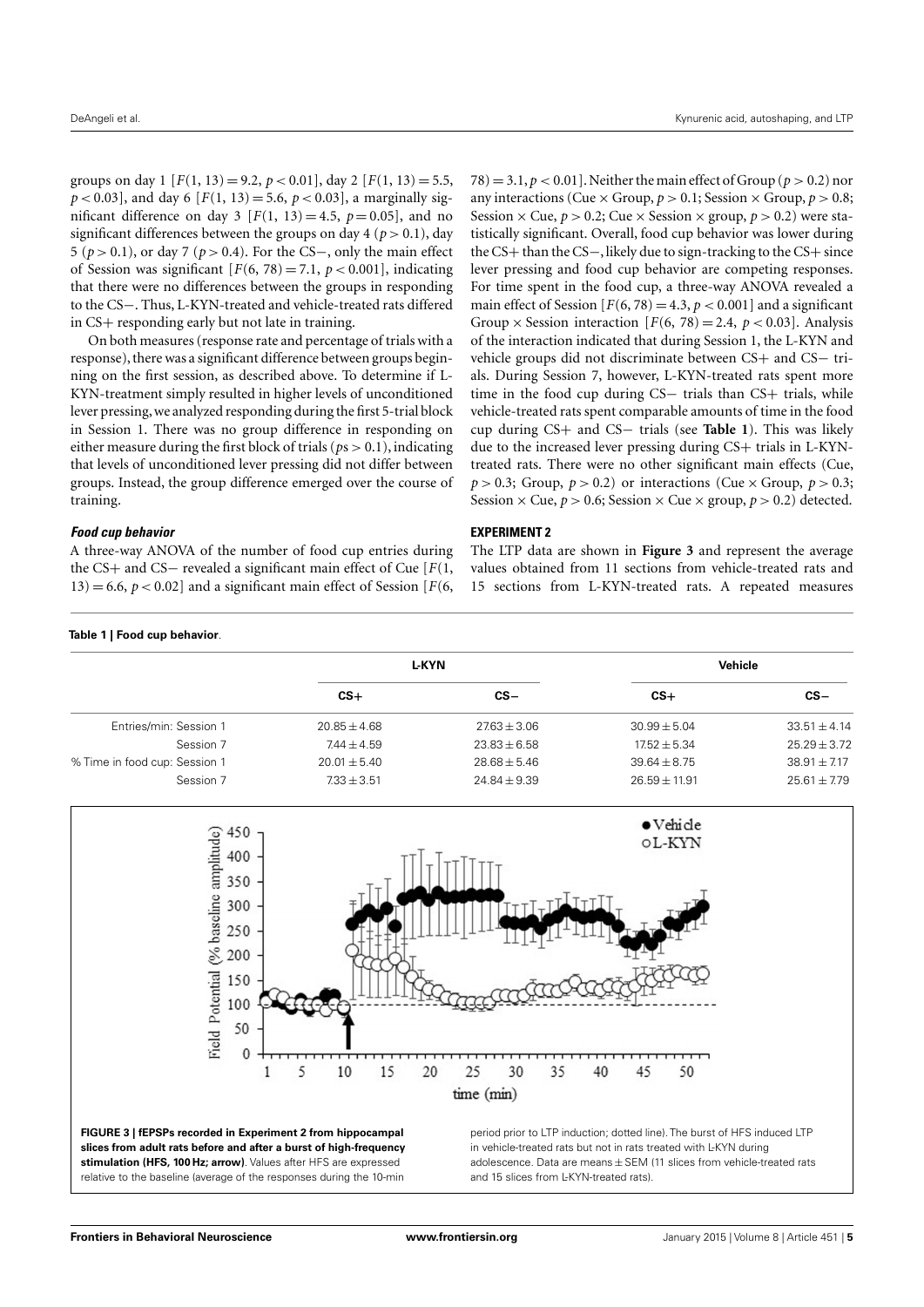ANOVA revealed significant main effects of Group  $[F(1, 24) = 5.7]$ ,  $p < 0.03$  and Time  $[F(1, 24) = 14.4, p < 0.001]$  and a significant Group  $\times$  Time interaction [ $F(1, 24) = 5.4$ ,  $p < 0.03$ ]. In the vehicle-treated group, there was a  $305 \pm 58\%$  increase above baseline in the amplitude of the fEPSP, which was statistically significant  $[t(10) = 3.5, p < 0.01]$ . For L-KYN-treated rats, the postinduction response was only  $150 \pm 37$ % above baseline and did not reach statistical significance  $[t(14) = 1.3, p > 0.2]$ , indicating that LTP was not induced. In addition, the post-induction response was significantly greater in the controls compared to the L-KYNtreated rats  $[t(24) = 2.6, p < 0.03]$ , while there was no group difference in the pre-induction baseline responses  $[t(24) = 1.0,$  $p > 0.3$ .

### **DISCUSSION**

The present study examined the effects of increased KYNA concentration during adolescence on the brain and behavior in adulthood. Experiment 1 tested the hypothesis that rats treated with L-KYN throughout adolescence, which increases KYNA levels three- to fourfold [\(Akagbosu et al.,](#page-8-5) [2012\)](#page-8-5), would exhibit increased sensitivity to reward-related cues later in adulthood. Consistent with this hypothesis, we found that L-KYN-treated rats exhibited more sign-tracking behavior compared to vehicle-treated rats when they were tested drug-free as adults. This was manifest as higher rates of lever pressing to the CS+ (a lever paired with food reward) and a greater percentage of trials with a lever press. In contrast, treatment with L-KYN did not increase responding to the CS− (the lever that was not reinforced). These findings indicate that exposure to elevated levels of KYNA during adolescence, a critical time in development, results in an increased sensitivity to reward-related cues later in life.

A similar increase in sensitivity occurs to drug-related cues and is thought to arise from the sensitization of dopamine neurons in response to drugs that imbue the drug-related stimuli with excessive incentive salience [\(Robinson and Berridge,](#page-10-10) [1993,](#page-10-10) [2001\)](#page-10-12). Interestingly, schizophrenia often co-occurs with a variety of substance abuse disorders, particularly alcohol [\(Green et al.,](#page-9-20) [2008;](#page-9-20) [Koskinen et al.,](#page-9-21) [2009\)](#page-9-21) and nicotine addiction [\(Lohr and](#page-9-22) [Flynn,](#page-9-22) [1992;](#page-9-22) [Kumari and Postma,](#page-9-23) [2005;](#page-9-23) [Brown et al.,](#page-8-8) [2012\)](#page-8-8) and is thought to result from dysfunctional reward circuitry [\(Green](#page-9-24) [et al.,](#page-9-24) [1999;](#page-9-24) [Chambers et al.,](#page-9-25) [2001\)](#page-9-25). Rats treated subchronically with L-KYN show elevated levels of dopamine release in NAc compared to controls in response to amphetamine injections [\(Olsson et al.,](#page-10-14) [2009\)](#page-10-14), suggesting that prior treatment with L-KYN may sensitize the midbrain dopamine system and thus enhance the incentive value attributed to rewards and their associated cues. The present finding that exposure to KYNA increases sign-tracking behavior suggests that elevated levels of KYNA in persons with schizophrenia may contribute to the propensity to engage in drug use. Indeed, sign-tracking is mediated by the NAc and its dopaminergic inputs from the VTA [\(Flagel et al.,](#page-9-19) [2011;](#page-9-19) [Chang et al.,](#page-9-17) [2012;](#page-9-17) [Saunders and Robinson,](#page-10-11) [2012\)](#page-10-11) and KYNA enhances dopaminergic neurotransmission in midbrain reward circuits [\(Erhardt and Engberg,](#page-9-14) [2002\)](#page-9-14). Moreover, dopamine receptor antagonists such as apomorphine, as well as commonly used antipsychotic drugs like clozapine and haloperidol, reduce signtracking behavior [\(Dalley et al.,](#page-9-26) [2002;](#page-9-26) [Danna and Elmer,](#page-9-27) [2010\)](#page-9-27)

while goal-tracking behavior (approaching the reward itself) is unaffected.

In Experiment 2, we found that hippocampal LTP was deficient in adult rats that had been treated with L-KYN during adolescence compared to vehicle-treated controls, indicating that elevated levels of KYNA impair LTP. Conversely, [Potter et al.](#page-10-15) [\(2010\)](#page-10-15) demonstrated that LTP was enhanced in mice that lacked kynurenine aminotransferase II, the major biosynthetic enzyme of brain KYNA. These mice had significantly lower levels of KYNA compared to wild-type controls. Together with the present findings, this suggests that changes in the concentration of KYNA can bi-directionally modulate the ability of hippocampal neurons to undergo LTP, a process that is critical for normal brain development and cognitive function.

The observed decrease in the ability to undergo LTP is the first identified consequence of exposure to high levels of KYNA during adolescence and provides new insight into the basis of previously reported behavioral deficits. For example, it has been shown that contextual fear conditioning [\(Akagbosu et al.,](#page-8-5) [2012\)](#page-8-5) and social behavior [\(Trecartin and Bucci,](#page-10-6) [2011\)](#page-10-6) are impaired in adult rats that have been exposed to KYNA during adolescence. It is well established that contextual fear memory is dependent on the hippocampus [\(Maren et al.,](#page-9-28) [1997\)](#page-9-28) and likewise, social behavior is altered by manipulations of hippocampus [\(Flores et al.,](#page-9-29) [2005\)](#page-9-29). Interestingly, lesions of the hippocampus also affect sign-tracking. [Ito et al.](#page-9-30) [\(2005\)](#page-9-30) found that hippocampal damage increased sign-tracking behavior, similar to the effects of adolescent L-KYN exposure in the present study. It is important to note, however, that [Ito et al.](#page-9-30) [\(2005\)](#page-9-30) used a different CS+ and CS− modality (a touch screen) than the one used here, which may involve different brain areas and systems [\(Chang and Holland,](#page-9-31) [2013\)](#page-9-31). In contrast, other studies have found that hippocampal damage attenuates sign-tracking [\(Good](#page-9-32) [and Honey,](#page-9-32) [1991;](#page-9-32) [Fitzpatrick and Morrow,](#page-9-33) [2014\)](#page-9-33). In those studies, the lack of a CS− lever may have contributed to the contrasting results. Indeed, it has been shown that different results are sometimes obtained depending on whether a CS− lever is included in the experimental design [\(Chang et al.,](#page-9-17) [2012\)](#page-9-17). Additionally, only the ventral hippocampus was damaged in the study by [Fitzpatrick](#page-9-33) [and Morrow](#page-9-33) [\(2014\)](#page-9-33), whereas L-KYN treatment, and the resulting increase in KYNA, likely affected the entire hippocampus. This is important to consider because of the behavioral and anatomical differences between dorsal and ventral subregions of hippocampus [\(Fanselow and Dong,](#page-9-34) [2010\)](#page-9-34). Regardless, the present findings suggest that changes in the potential for hippocampal neurons to undergo synaptic plasticity, induced by exposure to elevated levels of KYNA during adolescence, may contribute significantly to the cognitive and behavioral deficits observed later in adulthood. Future studies are needed to expand on this by identifying the changes in hippocampal morphology and/or connectivity that may result from exposure to high levels of KYNA during development. In addition, there are likely to be changes in other brain structures following KYNA exposure and further studies will be needed to determine which behavioral impairments are due to KYNA-induced changes in hippocampus *per se*.

Nonetheless, these findings have several potential implications for understanding the neural substrates of schizophrenia. The cognitive deficits in schizophrenia include similar impairments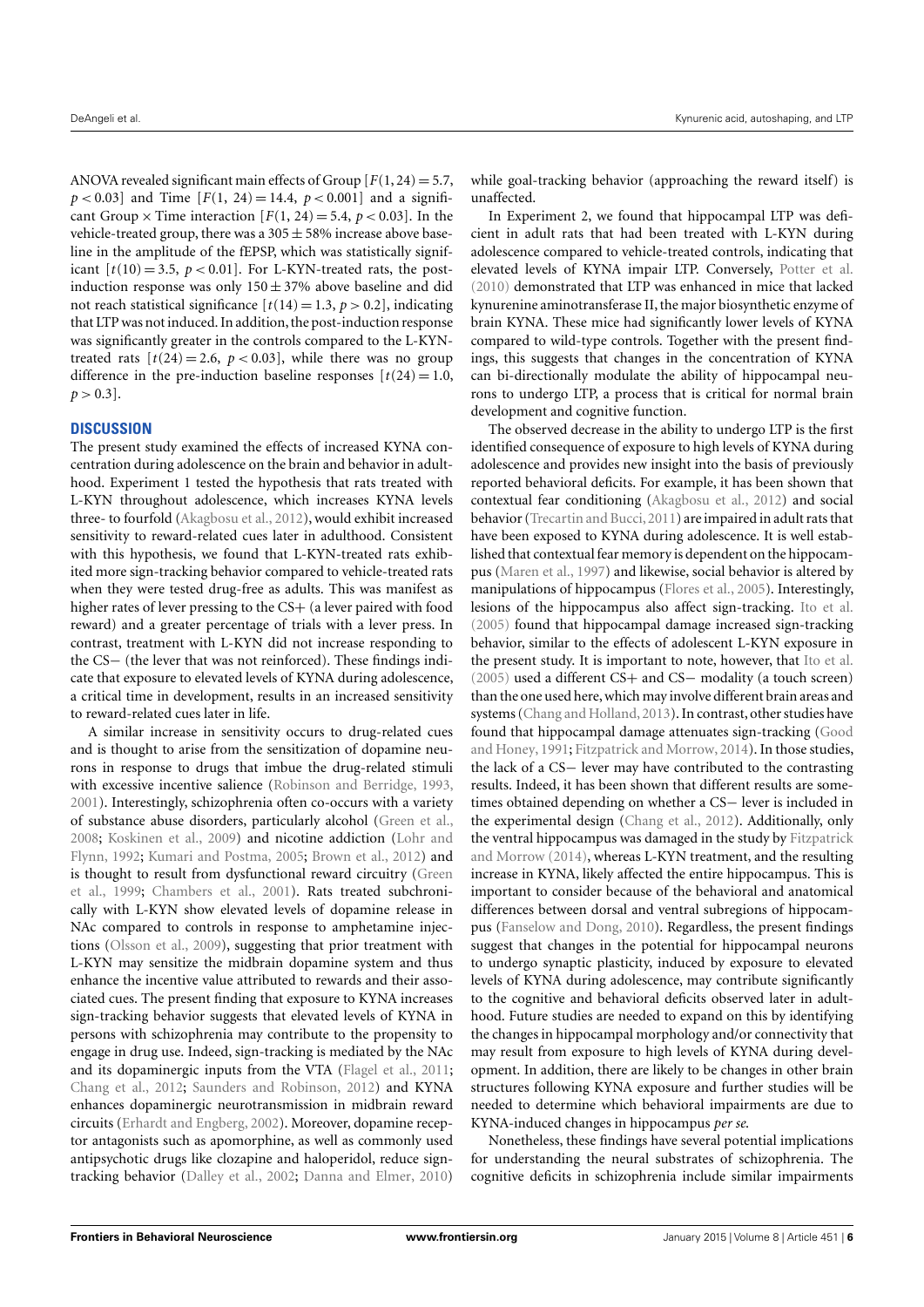in hippocampal-dependent processes, including contextual and spatial memory [\(Cohen et al.,](#page-9-35) [1999;](#page-9-35) [Waters et al.,](#page-10-16) [2004;](#page-10-16) [McClure](#page-9-36) [et al.,](#page-9-36) [2008\)](#page-9-36), sensory gating [\(Tregellas et al.,](#page-10-17) [2007\)](#page-10-17), and social withdrawal [\(Sams-Dodd,](#page-10-18) [1999\)](#page-10-18). Moreover, schizophrenia is thought to involve alterations in hippocampal structure and function [\(Harri](#page-9-37)[son,](#page-9-37) [2004\)](#page-9-37), and neonatal ventral hippocampal lesions in rats result in various symptoms of schizophrenia [\(Tseng et al.,](#page-10-19) [2009;](#page-10-19) [Peleg-](#page-10-20)[Raibstein et al.,](#page-10-20) [2012\)](#page-10-20). KYNA-induced changes in hippocampal function may thus contribute significantly to the cognitive deficits that are often associated with schizophrenia. In addition, it has recently been proposed that the alterations in brain reward systems and dopamine function thought to underlie schizophrenia may be the result of dysfunctional modulatory control by the hippocampus [\(Grace,](#page-9-38) [2012\)](#page-9-38). In this way, changes in hippocampal function resulting from high levels of KYNA may lead to dys-regulated reward-related behavior.

The L-KYN injection regimen used here increases KYNA concentration during treatment, but levels return to normal at the time of testing as adults [\(Akagbosu et al.,](#page-8-5) [2012\)](#page-8-5). Thus, the effects we observed on sign-tracking and on hippocampal LTP cannot be attributed to elevations in KYNA concentration at the time of testing. It is also unlikely that the increase in lever pressing to the CS+ merely reflects a change in baseline activity, since we have previously shown that locomotor activity is unchanged by adolescent exposure to KYNA [\(Akagbosu et al.,](#page-8-5) [2012\)](#page-8-5). Moreover, there were no group differences in responding to the CS− in the present study. It is possible that the effects of L-KYN administration could be due to changes in the concentration of kynurenine metabolites other than KYNA. However, previous data indicate that a higher dose of L-KYN (150 mg/kg compared to 100 mg/kg in our study) failed to significantly increase levels of quinolinic acid, for example [\(Shepard et al.,](#page-10-5) [2003\)](#page-10-5). Although the possibility of increasing the concentration of other metabolites could be mitigated by directly injecting synthetic KYNA into the cerebral ventricles, there are several important advantages to elevating KYNA levels by injecting L-KYN. For example, increasing KYNA concentration by administering its precursor allows KYNA to be synthesized only in brain regions that have the neural machinery to produce KYNA. This is important because KYNA acts at receptors that are distributed ubiquitously in the brain, yet the distribution of KYNA-synthesizing astroglia is not uniform and the increase in KYNA concentration in schizophrenia is region-dependent [\(Schwarcz et al.,](#page-10-1) [2001\)](#page-10-1). In addition, the increase in KYNA observed in schizophrenia is due to upregulation of enzymes such as TDO2, which increases the availability of kynurenine [\(Miller et al.,](#page-9-9) [2006\)](#page-9-9). Thus, increasing KYNA levels by administering L-KYN lends a high degree of physiological relevance.

Schizophrenia is characterized by a constellation of positive symptoms (e.g., hallucinations), negative symptoms (e.g., social withdrawal), and cognitive deficits (e.g., attention, memory, inhibition). While standard-of-care dopaminergic compounds are often effective in alleviating positive symptoms, the cognitive deficits are notoriously unresponsive to treatment [\(Blin,](#page-8-9) [1999\)](#page-8-9) and their cause has remained unclear. Similarly, although the majority of persons diagnosed with schizophrenia also suffer from sub-stance abuse disorders [\(Green and Brown,](#page-9-39) [2006;](#page-9-39) [Hartz et al.,](#page-9-40) [2014\)](#page-9-40), few treatment options exist and little is known about the biological link between schizophrenia and substance abuse. The present findings indicate that reward-related behavior and hippocampal synaptic plasticity are compromised in adult rats that had been exposed to high levels of KYNA during adolescence, a critical stage in neural development. Consistent with the notion that KYNA levels may be particularly impactful during development, it has been shown previously that chronic L-KYN treatment during adolescence, but not during adulthood, reduces social behavior [\(Trecartin and Bucci,](#page-10-6) [2011\)](#page-10-6). Moreover, the increase in KYNA concentration observed in persons with schizophrenia likely begins early in life [\(Miller et al.,](#page-9-8) [2004,](#page-9-8) [2006,](#page-9-9) [2008;](#page-9-10) [Holtze et al.,](#page-9-11) [2008;](#page-9-11) [Asp et al.,](#page-8-3) [2010\)](#page-8-3), and the symptoms of schizophrenia typically emerge during late adolescence [\(Harrop and Trower,](#page-9-41) [2001\)](#page-9-41). However, additional studies are needed to fully differentiate between the behavioral, physiological, and morphological changes induced by exposure to KYNA during adolescence compared to adulthood. Nonetheless, the findings add to a growing literature implicating an elevation in KYNA concentration as a causal factor leading to the cognitive and behavioral symptoms of schizophrenia. The data also support the notion that the development of anti-kynurenergic compounds may provide a new therapeutic avenue for treating schizophrenia [\(Erhardt et al.,](#page-9-42) [2009;](#page-9-42) [Wonodi and Schwarcz,](#page-10-21) [2010;](#page-10-21) [Schwarcz et al.,](#page-10-22) [2012;](#page-10-22) [Wu et al.,](#page-10-23) [2014\)](#page-10-23).

### **ACKNOWLEDGMENTS**

The research was supported by NIH grants R01DA027688 (David J. Bucci), F32MH092991 (Travis P. Todd), and AA023410 (Hermes H. Yeh). The authors wish to thank Katelyn Trecartin for assistance with the LTP experiments.

#### **REFERENCES**

- <span id="page-8-5"></span>Akagbosu, C. O., Evans, G. C., Gulick, D., Suckow, R. F., and Bucci, D. J. (2012). Exposure to kynurenic acid during adolescence produces memory deficits in adulthood. *Schizophr. Bull.* 38, 769–778. doi[:10.1093/schbul/sbq151](http://dx.doi.org/10.1093/schbul/sbq151)
- <span id="page-8-6"></span>Alexander, K. S., Pocivavsek, A., Wu, H. Q., Pershing, M. L., Schwarcz, R., and Bruno, J. P. (2013). Early developmental elevations of brain kynurenic acid impair cognitive flexibility in adults: reversal with galantamine. *Neuroscience* 238, 19–28. doi[:10.1016/j.neuroscience.2013.01.063](http://dx.doi.org/10.1016/j.neuroscience.2013.01.063)
- <span id="page-8-2"></span>Alexander, K. S., Wu, H. Q., Schwarcz, R., and Bruno, J. P. (2012). Acute elevations of brain kynurenic acid impair cognitive flexibility: normalization by the alpha7 positive modulator galantamine. *Psychopharmacology* 220, 627–637. doi[:10.1007/s00213-011-2539-2](http://dx.doi.org/10.1007/s00213-011-2539-2)
- <span id="page-8-3"></span>Asp, L., Holtze, M., Powell, S. B., Karlsson, H., and Erhardt, S. (2010). Neonatal infection with neurotropic influenza A virus induces the kynurenine pathway in early life and disrupts sensorimotor gating in adult Tap1-/- mice. *Int. J. Neuropsychopharmacol.* 13, 475–485. doi[:10.1017/S1461145709990253](http://dx.doi.org/10.1017/S1461145709990253)
- <span id="page-8-0"></span>Bast, T., Zhang, W. N., and Feldon, J. (2003). Dorsal hippocampus and classical fear conditioning to tone and context in rats: Effects of local NMDA-receptor blockade and stimulation. *Hippocampus* 13, 657–675. doi[:10.1002/hipo.10115](http://dx.doi.org/10.1002/hipo.10115)
- <span id="page-8-7"></span>Berridge, K. C. (2004). Motivation concepts in behavioral neuroscience. *Physiol. Behav.* 81, 179–209. doi[:10.1016/j.physbeh.2004.02.004](http://dx.doi.org/10.1016/j.physbeh.2004.02.004)
- <span id="page-8-9"></span>Blin, O. (1999). A comparative review of new antipsychotics. *Can. J. Psychiatry* 44, 235–244.
- <span id="page-8-1"></span>Bloem, B., Poorthuis, R. B., and Mansvelder, H. D. (2014). Cholinergic modulation of the medial prefrontal cortex: the role of nicotinic receptors in attention and regulation of neuronal activity. *Front. Neural Circuits* 8:17. doi[:10.3389/fncir.2014.00017](http://dx.doi.org/10.3389/fncir.2014.00017)
- <span id="page-8-4"></span>Broide, R. S., and Leslie, F. M. (1999). The alpha7 nicotinic acetylcholine receptor in neuronal plasticity. *Mol. Neurobiol.* 20, 1–16. doi[:10.1007/BF02741361](http://dx.doi.org/10.1007/BF02741361)
- <span id="page-8-8"></span>Brown, R. W., Maple, A. M., Perna, M. K., Sheppard, A. B., Cope, Z. A., and Kostrzewa, R. M. (2012). Schizophrenia and substance abuse comorbidity: nicotine addiction and the neonatal quinpirole model. *Dev. Neurosci.* 34, 140–151. doi[:10.1159/000338830](http://dx.doi.org/10.1159/000338830)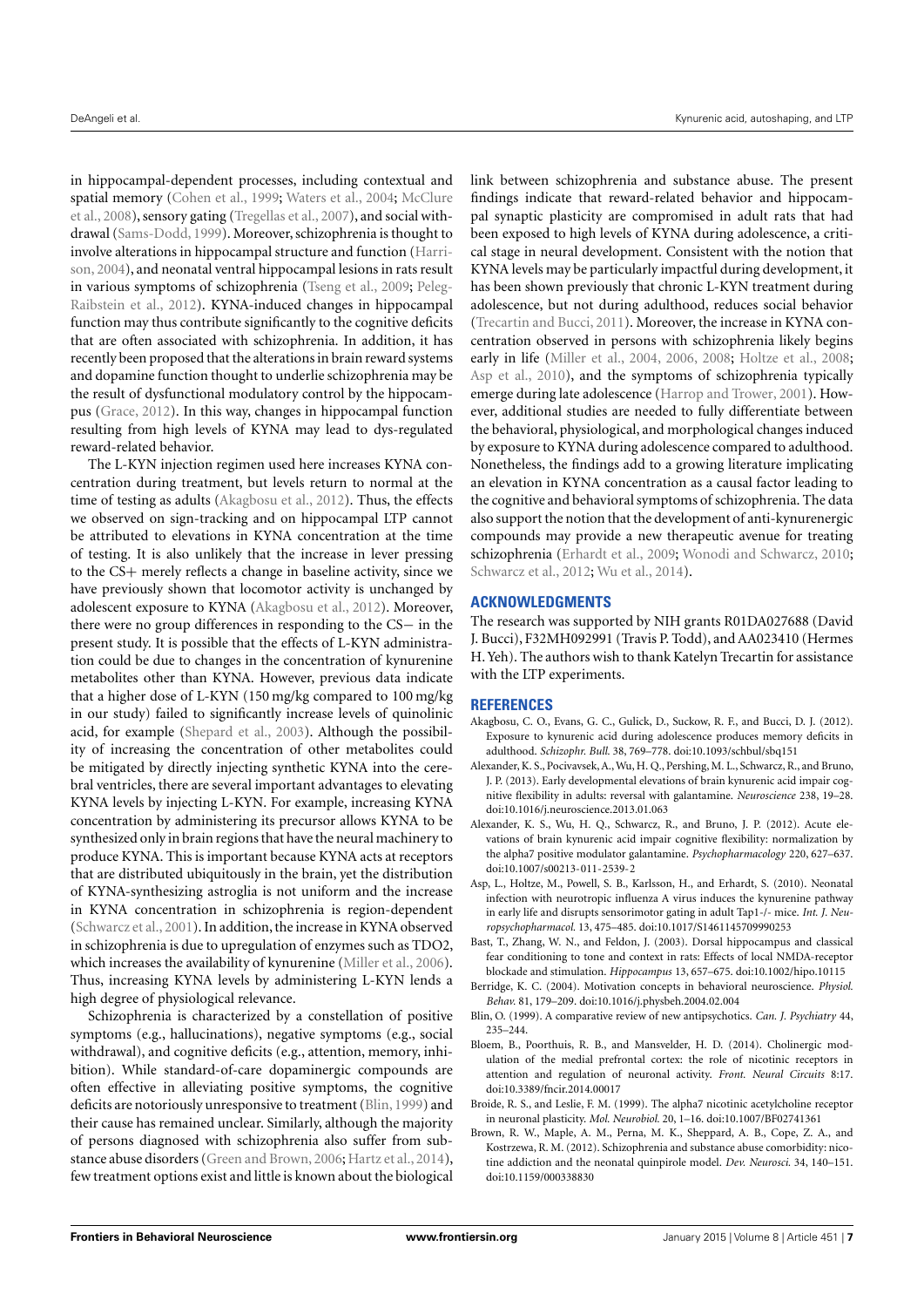- <span id="page-9-13"></span>Carlsson, A., Waters, N., Holm-Waters, S., Tedroff, J., Nilsson, M., and Carlsson, M. L. (2001). Interactions between monoamines, glutamate, and GABA in schizophrenia: new evidence. *Annu. Rev. Pharmacol. Toxicol.* 41, 237–260. doi[:10.1146/annurev.pharmtox.41.1.237](http://dx.doi.org/10.1146/annurev.pharmtox.41.1.237)
- <span id="page-9-25"></span>Chambers, R. A., Krystal, J. H., and Self, D. W. (2001). A neurobiological basis for substance abuse comorbidity in schizophrenia. *Biol. Psychiatry* 50, 71–83. doi[:10.1016/S0006-3223\(01\)01134-9](http://dx.doi.org/10.1016/S0006-3223(01)01134-9)
- <span id="page-9-31"></span>Chang, S. E., and Holland, P. C. (2013). Effects of nucleus accumbens core and shell lesions on autoshaped lever-pressing. *Behav. Brain Res.* 256, 36–42. doi[:10.1016/j.bbr.2013.07.046](http://dx.doi.org/10.1016/j.bbr.2013.07.046)
- <span id="page-9-17"></span>Chang, S. E., Wheeler, D. S., and Holland, P. C. (2012). Effects of lesions of the amygdala central nucleus on autoshaped lever pressing. *Brain Res.* 1450, 49–56. doi[:10.1016/j.brainres.2012.02.029](http://dx.doi.org/10.1016/j.brainres.2012.02.029)
- <span id="page-9-4"></span>Chess, A. C., and Bucci, D. J. (2006). Increased levels of cerebral kynurenic acid alter stimulus processing and conditioned responding in rats. *Behav. Brain Res.* 170, 326–332. doi[:10.1016/j.bbr.2006.03.006](http://dx.doi.org/10.1016/j.bbr.2006.03.006)
- <span id="page-9-6"></span>Chess, A. C., Landers, A. M., and Bucci, D. J. (2009). l-Kynurenine treatment alters contextual fear conditioning and context discrimination but not cue-specific fear conditioning. *Behav. Brain Res.* 201, 325–331. doi[:10.1016/j.bbr.2009.03.013](http://dx.doi.org/10.1016/j.bbr.2009.03.013)
- <span id="page-9-7"></span>Chess, A. C., Simoni, M. K., Alling, T. E., and Bucci, D. J. (2007). Elevations of endogenous kynurenic acid produce spatial working memory deficits. *Schizophr. Bull.* 33, 797–804. doi[:10.1093/schbul/sbl033](http://dx.doi.org/10.1093/schbul/sbl033)
- <span id="page-9-35"></span>Cohen, J. D., Barch, D. M., Carter, C., and Servan-Schreiber, D. (1999). Contextprocessing deficits in schizophrenia: Converging evidence from three theoretically motivated cognitive tasks. *J. Abnorm. Psychol.* 108, 120–133. doi[:10.1037/](http://dx.doi.org/10.1037/0021-843X.108.1.120) [0021-843X.108.1.120](http://dx.doi.org/10.1037/0021-843X.108.1.120)
- <span id="page-9-26"></span>Dalley, J. W., Chudasama,Y., Theobald, D. E., Pettifer, C. L., Fletcher, C. M., and Robbins, T. W. (2002). Nucleus accumbens dopamine and discriminated approach learning: interactive effects of 6-hydroxydopamine lesions and systemic apomorphine administration. *Psychopharmacology* 161, 425–433. doi[:10.1007/s00213-](http://dx.doi.org/10.1007/s00213-002-1078-2) [002-1078-2](http://dx.doi.org/10.1007/s00213-002-1078-2)
- <span id="page-9-27"></span>Danna, C. L., and Elmer, G. I. (2010). Disruption of conditioned reward association by typical and atypical antipsychotics. *Pharmacol. Biochem. Behav.* 96, 40–47. doi[:10.1016/j.pbb.2010.04.004](http://dx.doi.org/10.1016/j.pbb.2010.04.004)
- <span id="page-9-18"></span>Davey, G. C., and Cleland, G. G. (1982). Topography of signal-centered behavior in the rat: Effects of deprivation state and reinforcer type. *J. Exp. Anal. Behav.* 38, 291–304. doi[:10.1901/jeab.1982.38-291](http://dx.doi.org/10.1901/jeab.1982.38-291)
- <span id="page-9-15"></span>Di Chiara, G. (2002). Nucleus accumbens shell and core dopamine: differential role in behavior and addiction. *Behav. Brain Res.* 137, 75–114. doi[:10.1016/S0166-](http://dx.doi.org/10.1016/S0166-4328(02)00286-3) [4328\(02\)00286-3](http://dx.doi.org/10.1016/S0166-4328(02)00286-3)
- <span id="page-9-0"></span>Erhardt, S., Blennow, K., Nordin, C., Skogh, E., Lindstrom, L. H., and Engberg, G. (2001). Kynurenic acid levels are elevated in the cerebrospinal fluid of patients with schizophrenia. *Neurosci. Lett.* 313, 96–98. doi[:10.1016/S0304-3940\(01\)](http://dx.doi.org/10.1016/S0304-3940(01)02242-X) [02242-X](http://dx.doi.org/10.1016/S0304-3940(01)02242-X)
- <span id="page-9-14"></span>Erhardt, S., and Engberg, G. (2002). Increased phasic activity of dopaminergic neurones in the rat ventral tegmental area following pharmacologically elevated levels of endogenous kynurenic acid. *Acta Physiol. Scand.* 175, 45–53. doi[:10.1046/j.1365-201X.2002.00962.x](http://dx.doi.org/10.1046/j.1365-201X.2002.00962.x)
- <span id="page-9-42"></span>Erhardt, S., Olsson, S. K., and Engberg, G. (2009). Pharmacological manipulation of kynurenic acid: potential in the treatment of psychiatric disorders. *CNS Drugs* 23, 91–101. doi[:10.2165/00023210-200923020-00001](http://dx.doi.org/10.2165/00023210-200923020-00001)
- <span id="page-9-5"></span>Erhardt, S., Schwieler, L., Emanuelsson, C., and Geyer, M. (2004). Endogenous kynurenic acid disrupts prepulse inhibition. *Biol. Psychiatry* 56, 255–260. doi[:10.1016/j.biopsych.2004.06.006](http://dx.doi.org/10.1016/j.biopsych.2004.06.006)
- <span id="page-9-34"></span>Fanselow, M. S., and Dong, H. W. (2010). Are the dorsal and ventral hippocampus functionally distinct structures? *Neuron* 65, 7–19. doi[:10.1016/j.neuron.](http://dx.doi.org/10.1016/j.neuron.2009.11.031) [2009.11.031](http://dx.doi.org/10.1016/j.neuron.2009.11.031)
- <span id="page-9-33"></span>Fitzpatrick, C. J., and Morrow, J. D. (2014). Ventral hippocampal lesions attenuate the acquisition of sign-tracking behavior in rats. *Soc. Neurosci. Abstr.*
- <span id="page-9-19"></span>Flagel, S. B., Clark, J. J., Robinson, T. E., Mayo, L., Czuj, A., Willuhn, I., et al. (2011). A selective role for dopamine in stimulus-reward learning. *Nature* 469, 53–57. doi[:10.1038/nature09588](http://dx.doi.org/10.1038/nature09588)
- <span id="page-9-29"></span>Flores, G., Alquicer, G., Silva-Gómez, A. B., Zaldivar, G., Stewart, J., Quirion, R., et al. (2005). Alterations in dendritic morphology of prefrontal cortical and nucleus accumbens neurons in post-pubertal rats after neonatal excitotoxic lesions of the ventral hippocampus. *Neuroscience* 133, 463–470. doi[:10.1016/j.neuroscience.](http://dx.doi.org/10.1016/j.neuroscience.2005.02.021) [2005.02.021](http://dx.doi.org/10.1016/j.neuroscience.2005.02.021)
- <span id="page-9-32"></span>Good, M., and Honey, R. C. (1991). Conditioning and contextual retrieval in hippocampal rats. *Behav. Neurosci.* 105, 499–509. doi[:10.1037/0735-7044.105.4.499](http://dx.doi.org/10.1037/0735-7044.105.4.499)
- <span id="page-9-3"></span>Gould, T. J., and Higgins, J. S. (2003). Nicotine enhances contextual fear conditioning in C57BL/6J mice at 1 and 7 days post-training. *Neurobiol. Learn. Mem.* 80, 147–157. doi[:10.1016/S1074-7427\(03\)00057-1](http://dx.doi.org/10.1016/S1074-7427(03)00057-1)
- <span id="page-9-38"></span>Grace, A. A. (2012). Dopamine system dysregulation by the hippocampus: implications for the pathophysiology and treatment of schizophrenia. *Neuropharmacology* 62, 1342–1348. doi[:10.1016/j.neuropharm.2011.05.011](http://dx.doi.org/10.1016/j.neuropharm.2011.05.011)
- <span id="page-9-39"></span>Green, A. I., and Brown, E. S. (2006). Comorbid schizophrenia and substance abuse. *J. Clin. Psychiatry* 67, e08. doi[:10.4088/JCP.0906e08](http://dx.doi.org/10.4088/JCP.0906e08)
- <span id="page-9-20"></span>Green, A. I., Noordsy, D. L., Brunette, M. F., and O'Keefe, C. (2008). Substance abuse and schizophrenia: pharmacotherapeutic intervention. *J. Subst. Abuse Treat.* 34, 61–71. doi[:10.1016/j.jsat.2007.01.008](http://dx.doi.org/10.1016/j.jsat.2007.01.008)
- <span id="page-9-24"></span>Green, A. I., Zimmet, S. V., Strous, R. D., and Schildkraut, J. J. (1999). Clozapine for comorbid substance use disorder and schizophrenia: do patients with schizophrenia have a reward-deficiency syndrome that can be ameliorated by clozapine? *Harv. Rev. Psychiatry* 6, 287–296. doi[:10.3109/10673229909017206](http://dx.doi.org/10.3109/10673229909017206)
- <span id="page-9-37"></span>Harrison, P. J. (2004). The hippocampus in schizophrenia: a review of the neuropathological evidence and its pathophysiological implications. *Psychopharmacology (Berl.)* 174, 151–162. doi[:10.1007/s00213-003-1761-y](http://dx.doi.org/10.1007/s00213-003-1761-y)
- <span id="page-9-41"></span>Harrop, C., and Trower, P. (2001). Why does schizophrenia develop at late adolescence? *Clin. Psychol. Rev*. 21, 241–265. doi[:10.1016/S0272-7358\(99\)00047-1](http://dx.doi.org/10.1016/S0272-7358(99)00047-1)
- <span id="page-9-40"></span>Hartz, S. M., Pato, C. N., Medeiros, H., Cavazos-Rehg, P., Sobell, J. L., Knowles, J. A., et al. (2014). Comorbidity of severe psychotic disorders with measures of substance use. *JAMA Psychiatry* 71, 248–254. doi[:10.1001/jamapsychiatry.2013.3726](http://dx.doi.org/10.1001/jamapsychiatry.2013.3726)
- <span id="page-9-2"></span>Hilmas, C., Pereira, E. F., Alkondon, M., Rassoulpour, A., Schwarcz, R., and Albuquerque, E. X. (2001). The brain metabolite kynurenic acid inhibits  $\alpha$ 7 nicotinic receptor activity and increases non-α7 nicotinic receptor expression: physiopathological implications. *J. Neurosci.* 21, 7463–7473.
- <span id="page-9-11"></span>Holtze, M., Asp, L., Schwieler, L., Engberg, G., and Karlsson, H. (2008). Induction of the kynurenine pathway by neurotropic influenza A virus infection. *J. Neurosci. Res.* 86, 3674–3683. doi[:10.1002/jnr.21799](http://dx.doi.org/10.1002/jnr.21799)
- <span id="page-9-30"></span>Ito, R., Everitt, B. J., and Robbins, T. W. (2005). The hippocampus and appetitive Pavlovian conditioning: effects of excitotoxic hippocampal lesions on conditioned locomotor activity and autoshaping. *Hippocampus* 15, 713–721. doi[:10.1002/hipo.20094](http://dx.doi.org/10.1002/hipo.20094)
- <span id="page-9-16"></span>Kelley, A. E. (2004). Ventral striatal control of appetitive motivation: role in ingestive behavior and reward-related learning. *Neurosci. Biobehav. Rev.* 27, 765–776. doi[:10.1016/j.neubiorev.2003.11.015](http://dx.doi.org/10.1016/j.neubiorev.2003.11.015)
- <span id="page-9-12"></span>Komuro, H., and Rakic, P. (1993). Modulation of neuronal migration by NMDA receptors. *Science* 260, 95–97. doi[:10.1126/science.8096653](http://dx.doi.org/10.1126/science.8096653)
- <span id="page-9-21"></span>Koskinen, J., Löhönen, J., Koponen, H., Isohanni, M., and Miettunen, J. (2009). Prevalence of alcohol use disorders in schizophrenia – a systematic review and meta-analysis. *Acta Psychiatr. Scand.* 120, 85–96. doi[:10.1111/j.1600-0447.2009.](http://dx.doi.org/10.1111/j.1600-0447.2009.01385.x) [01385.x](http://dx.doi.org/10.1111/j.1600-0447.2009.01385.x)
- <span id="page-9-23"></span>Kumari,V., and Postma, P. (2005). Nicotine use in schizophrenia: the self medication hypotheses. *Neurosci. Biobehav. Rev.* 29, 1021–1034. doi[:10.1016/j.neubiorev.](http://dx.doi.org/10.1016/j.neubiorev.2005.02.006) [2005.02.006](http://dx.doi.org/10.1016/j.neubiorev.2005.02.006)
- <span id="page-9-1"></span>Linderholm, K. R., Skogh, E., Olsson, S. K., Dahl, M. L., Holtze, M., Engberg, G., et al. (2012). Increased levels of kynurenine and kynurenic acid in the CSF of patients with schizophrenia. *Schizophr. Bull.* 38, 426–432. doi[:10.1093/schbul/sbq086](http://dx.doi.org/10.1093/schbul/sbq086)
- <span id="page-9-22"></span>Lohr, J. B., and Flynn, K. (1992). Smoking and schizophrenia. *Schizophr. Res.* 8, 93–102. doi[:10.1016/0920-9964\(92\)90024-Y](http://dx.doi.org/10.1016/0920-9964(92)90024-Y)
- <span id="page-9-28"></span>Maren, S., Aharonov, G., and Fanselow, M. S. (1997). Neurotoxic lesions of the dorsal hippocampus and Pavlovian fear conditioning in rats. *Behav. Brain Res.* 88, 261–274. doi[:10.1016/S0166-4328\(97\)00088-0](http://dx.doi.org/10.1016/S0166-4328(97)00088-0)
- <span id="page-9-36"></span>McClure, M. M., Barch, D. M., Flory, J. D., Harvey, P. D., and Siever, L. J. (2008). Context processing in schizotypal personality disorder: Evidence of specificity of impairment to the schizophrenia spectrum. *J. Abnorm. Psychol.* 117, 342–354. doi[:10.1037/0021-843X.117.2.342](http://dx.doi.org/10.1037/0021-843X.117.2.342)
- <span id="page-9-10"></span>Miller, C. L., Llenos, I. C., Cwik, M., Walkup, J., and Weis, S. (2008). Alterations in kynurenine precursor and product levels in schizophrenia and bipolar disorder. *Neurochem. Int.* 52, 1297–1303. doi[:10.1016/j.neuint.2008.01.013](http://dx.doi.org/10.1016/j.neuint.2008.01.013)
- <span id="page-9-8"></span>Miller, C. L., Llenos, I. C., Dulay, J. R., Barillo, M. M., Yolken, R. H., and Weis, S. (2004). Expression of the kynurenine pathway enzyme tryptophan 2,3 dioxygenase is increased in the frontal cortex of individuals with schizophrenia. *Neurobiol. Dis.* 15, 618–629. doi[:10.1016/j.nbd.2003.12.015](http://dx.doi.org/10.1016/j.nbd.2003.12.015)
- <span id="page-9-9"></span>Miller, C. L., Llenos, I. C., Dulay, J. R., and Weis, S. (2006). Upregulation of the initiating step of the kynurenine pathway in postmortem anterior cingulate cortex from individuals with schizophrenia and bipolar disorder. *Brain Res.* 107, 25–37. doi[:10.1016/j.brainres.2005.12.056](http://dx.doi.org/10.1016/j.brainres.2005.12.056)